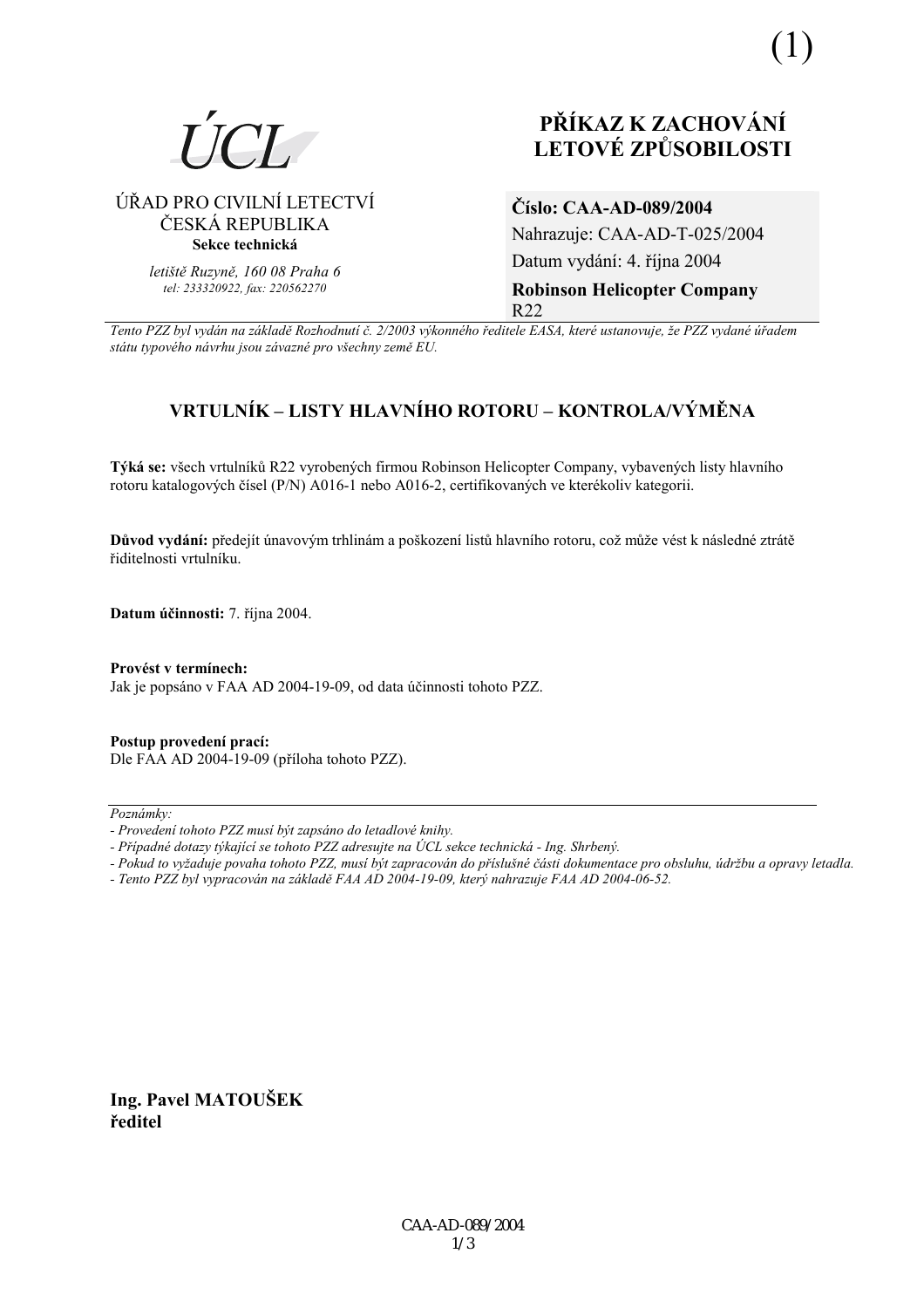**2004-19-09 Robinson Helicopter Company**: Amendment 39-13803. Docket No. 2004-SW-15-AD. Supersedes Emergency AD 2004-06-52, Docket No. 2004-SW-01-AD.

*Applicability*: Model R22-series helicopters, with a main rotor blade (blade), part number (P/N) A016-1 or A016- 2, installed, certificated in any category.

*Compliance*: Required as indicated, unless accomplished previously.

To prevent a fatigue crack, blade failure, and subsequent loss of control of the helicopter, accomplish the following:

(a) Within 10 hours time-in-service (TIS) or 30 days, whichever occurs first, for helicopters with blades, P/N A016-2, that are 5 or more years old, or have 1,000 or more hours TIS, track-and-balance the blades. If an abnormal increase in vibration occurs within 5 hours TIS after the last track and balance, before further flight, replace the blades with airworthy blades, P/N A016-2, that are less than 10 years old and have less than 2,200 hours TIS, or airworthy blades, P/N A016-4, that are less than 12 years old and have less than 2,200 hours TIS.

(b) Within 10 hours TIS or 30 days, whichever occurs first, for helicopters with blades, P/N A016-1, replace the blades with airworthy blades, P/N A016-2 or A016-4.

(c) Within 10 hours TIS or 30 days, whichever occurs first, determine the age of each blade:

(1) For a zero-hour TIS (new) blade delivered with an Airworthiness Approval tag, the time begins on the date stated on that tag. For a blade older than 9 years that pre-dates the use of the Airworthiness Approval tag and was delivered as a new blade with a "yellow tag," the time begins on the date stated on that tag. Any subsequent yellow tag issued for a blade after the blade was placed into service is not valid for determining the original manufacture date.

(2) For a new blade that has neither an Airworthiness Approval tag nor a yellow tag because it was delivered on a factory-new helicopter, the time begins on the date stated on the original Airworthiness Certificate as documented in the aircraft maintenance records.

(3) For a new blade installed on an overhauled helicopter, the time begins on the date the helicopter was returned to service after overhaul as documented in the aircraft logbook or work report.

(4) For all other blades, the time begins on the date of manufacture. This date can be obtained from the manufacturer by providing them the serial number and part number.

(d) Within 10 hours TIS or 30 days, whichever occurs first, for helicopters with blades, P/N A016-2, replace the blades with airworthy blades on or before reaching 2,200 hours TIS or 10 years, whichever occurs first.

(e) Within 10 hours TIS or 30 days, whichever occurs first, revise the component history card or equivalent maintenance record for blades, P/N A016-2, by adding a 10-year retirement life to the current 2,200 hours TIS retirement life.

(f) Revise the Airworthiness Limitations section of the applicable maintenance manual by adding a new retirement life of 10 years to the current 2,200 hours TIS retirement life for blades, P/N A016-2.

**Note**: Robinson Model R22 Maintenance Manual, dated January 16, 2004, contains the revised Airworthiness Limitations section.

(g) To request a different method of compliance or a different compliance time for this AD, follow the procedures in 14 CFR 39.19. Contact the Los Angeles Aircraft Certification Office, Transport Airplane Directorate, FAA, for information about previously approved alternative methods of compliance.

(h) Special flight permits will not be issued.

(i) This amendment becomes effective on October 7, 2004.